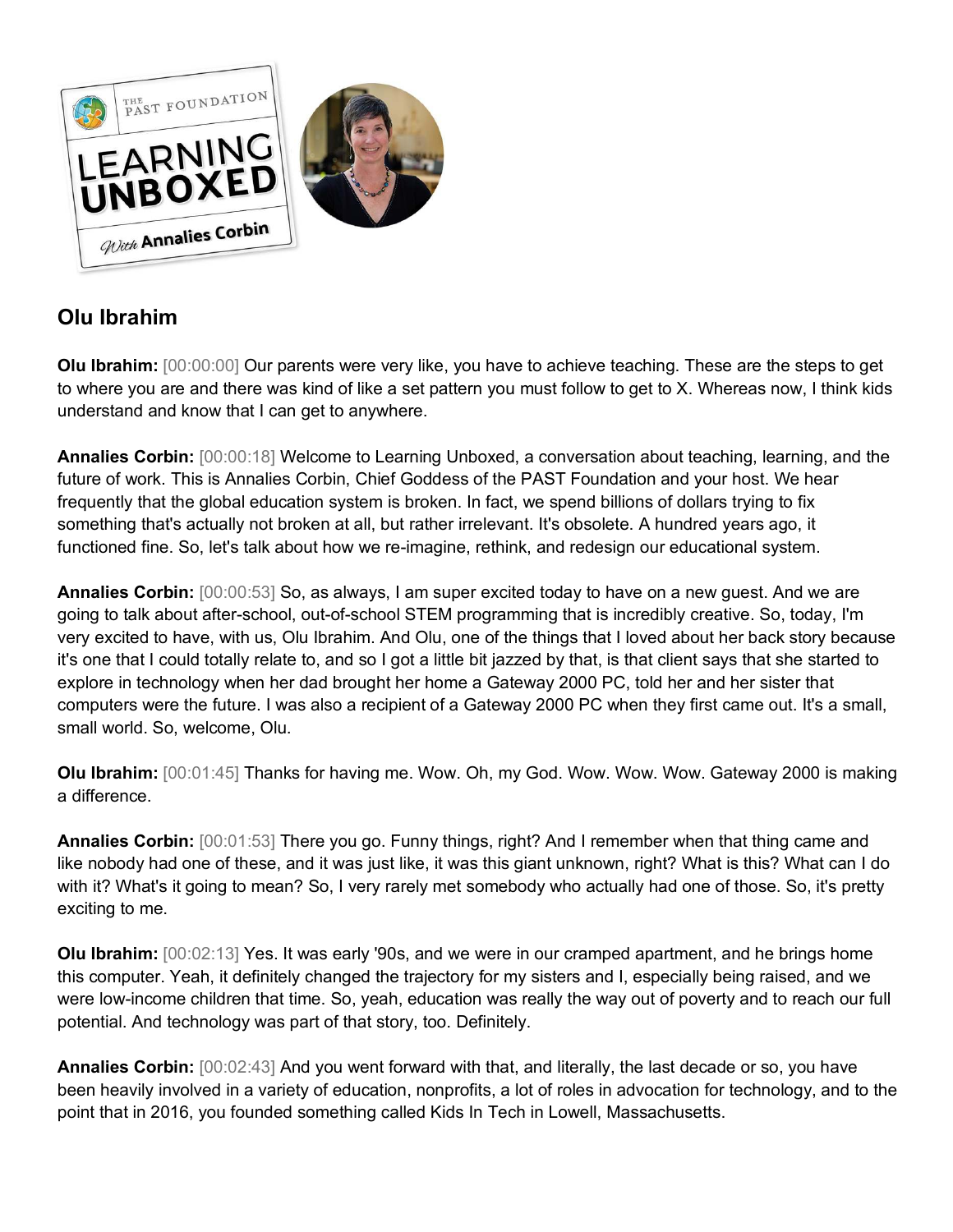**Olu Ibrahim:** [00:03:08] Yeah. So, Kids In Tech is headquartered in Lowell, Massachusetts, one of the areas that was heavily involved in the industrial revolution in the context of US history. Yes, I have some family that lives in Lowell and I saw a need. I was actually looking for volunteer opportunities in the area. Some stuff going on, really good STEM work going on, but didn't really see a lot of them. People focus on the T and computing skills, the computer literacy skills and the computational thinking skills.

**Olu Ibrahim:** [00:03:47] So, I went around asking kids like, hey, if we focus on how to help you guys learn how to make your own computer or learn any other additional tech skills, would you participate in this program? And so, we did focus groups and we got feedback from the kids that they want a real scientist to come into the classroom. They wanted to go on field trips and want to make hands-on learning projects, and they wanted a space to be creative.

**Olu Ibrahim:** [00:04:14] So, based on their feedback and based on my understanding of education, we came up with our tech lab program, which is essentially, we go onsite to schools, and other youth-serving agencies, and provide hands-on learning projects and technology for kids primarily ages eight to 14 because that's a pivotal time in the kids' educational trajectory. They're like, who am I? What do I want to be? Who do I see around me? Who will I become? Those questions start to form.

**Olu Ibrahim:** [00:04:43] And so, we focus on that group and we go on site so the educator, like a person who understands pedagogy, instructional leadership, they are paired up with STEM professionals who provide another type of mentorship and leadership in education, right? They're working on real issues, real challenges at work, but they also want to get back to their community in some way. So, that pair goes to school, and then they administer the projects for the kids and they also take the kids on field trips.

**Olu Ibrahim:** [00:05:16] And at the end of the academic school year, they have like a little showcase about what they've learned and, hopefully, all that mentorship, going to different companies, see what they're working on, learning collaboration skills in a fun, engaging environment, hopefully inspires to at least pursue tech outside of school or pursue it in high school, too, furthermore and get more in-depth knowledge. But really, our goal is to equip, empower, inspire kids, especially in underserved communities or high-need communities.

**Olu Ibrahim:** [00:05:54] They may not always have the access because we believe that genius comes from everywhere and untapped geniuses are everywhere, we just have to tap them, and hopefully, they all become tech leaders, and hopefully, they all lead our tech innovation economy because we desperately need leaders from everywhere to make sure that US is strong in particular. That's our focus right now. Maybe one day, our focus will change, but right now, making sure that American tech innovation sector is strong.

**Annalies Corbin:** [00:06:25] Critically important goals. And the need is absolutely everywhere. And I really, really appreciate your focus on that sort of eight to 14-year-old. We find the same thing at the PAST Foundation, the PAST Innovation Lab. That's the moment that we have, right? And it's not that what happened with kiddos in high school isn't important, but the reality is we stand a better chance of, A, having a meaningful impact, inspiring kiddos, helping them find their passion, see the potential careers.

**Annalies Corbin:** [00:06:54] They have no idea it even exists. And it's not enough that I can't do what I can't see. I can't be, also, what I don't know, and kids don't know so much because they haven't had the opportunity to play, and to explore, and to experience. And certainly, what we see in so many others that are out there, advocating and working so hard, there's many of us, right? We roll up our sleeves to try to get more and more kids excited and jazzed about the potential of STEM.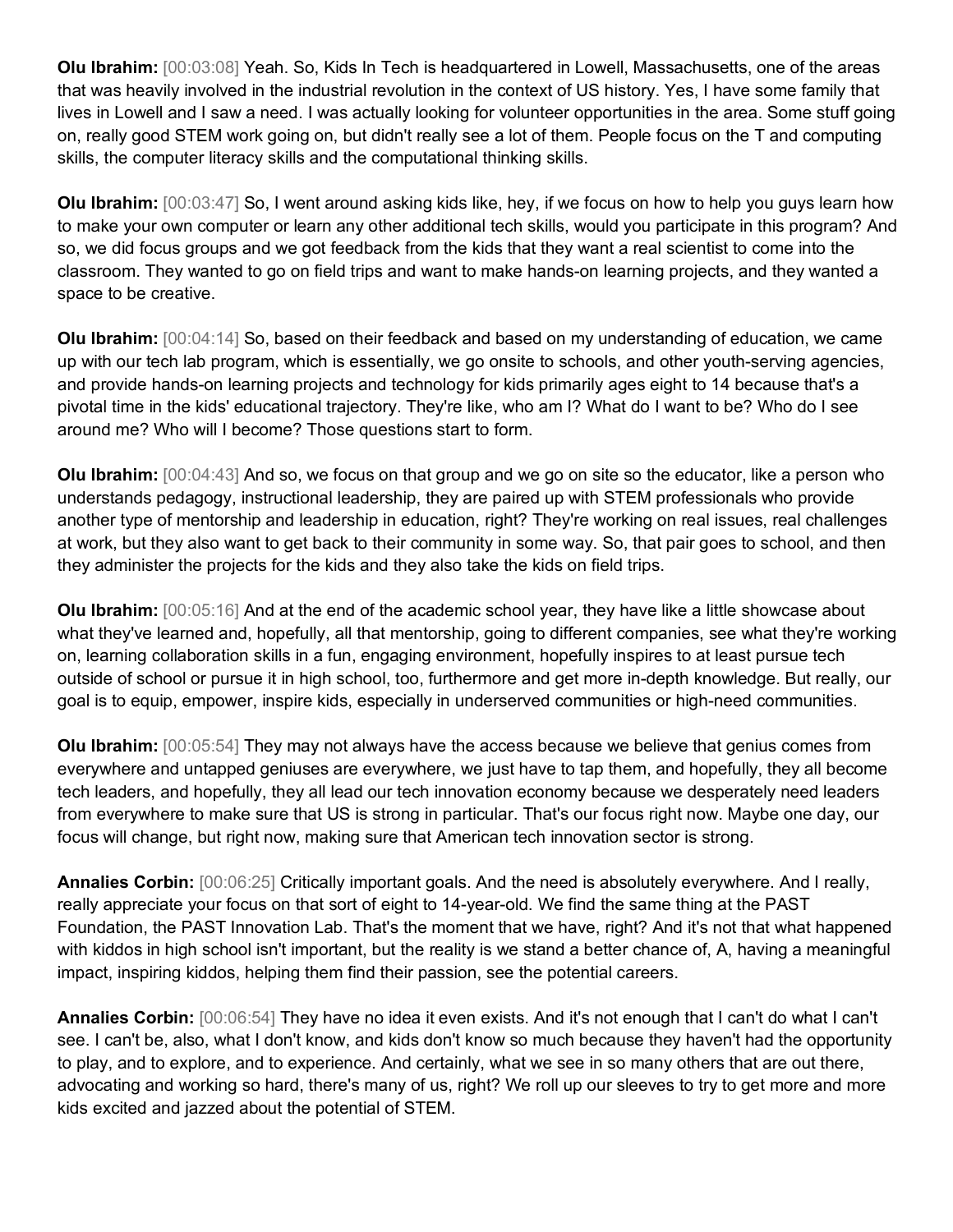**Annalies Corbin:** [00:07:28] And it's not just a worthy endeavor, but back to your point, it's critically important to the future of our country and the world for us to have this amazing, diverse group of creative and innovative thinkers who are fearless. You couldn't get a better group than kids, right? They haven't learned yet, well, what's not possible? And I always love that, because in my mind, what that means is they come to problems. They can take on just about any challenge. And kids are resilient, as many of us have learned over the years. They're incredibly, incredibly resilient.

**Annalies Corbin:** [00:08:05] And I love that you started by thinking about the fact that every kid is a genius that you encounter, that walks in the door, that participates in your program. They have that potential in there. And it's powerful for kiddos. So, I want to talk a little bit about, so how did you get here? So, your background beyond the fact your dad showed up with a Gateway 2000, and that was awesome, but the journey between that moment and saying, hey, I want to actually build this innovative STEM program, was there something along that pathway that, in your mind, felt like, it's a game changer, I have to do this? Because quite frankly, starting new organizations or new endeavors, it's not an easy thing to do.

**Olu Ibrahim:** [00:08:52] Yes, you're absolutely right. Starting new organizations is hard work. It's like giving birth to something literally. Yeah, it is. And people often say like, what's your value-add to the space, right? People always want to know if you are new, what is your value-add? And for me, I thought in my community, I saw that the conversation is heavily influenced by coding. I think coding is great. I think you can teach coding. I think kids should know like Scratch to C++.

**Olu Ibrahim:** [00:09:31] I think they should know all those languages, but I also think there's a space for more comprehensive technology education, right? You can learn tech robotics. You can learn tech concepts through graphic design. It was just broadening the reach of, what is technology? How can you use it to solve different problems in different industries? So, I kind of wanted kids to understand how technology was used in different industries. And at that time, it was like it was great. I think there's a lot of initiatives focused on women, and people color, and coding.

**Olu Ibrahim:** [00:10:10] I thought those were all great. I was like, yes, yes, yes, we need all these players in the field, but I felt like there was a need for focusing on younger kids. As you alluded to earlier, we often focus on high school students. And I think it's a little too late, like more investment dollars need to be focused on younger kids in getting them inspired, and engaged, and thinking earlier about what they can do. That was one.

**Olu Ibrahim:** [00:10:33] And then, I just wanted kids to have a broad overview of what tech is and what computer science computer literacy is like. What are all those concepts in a very broad background? And not so like single and focused on one type of technology. So, I thought that was what I could bring to the table. I also felt like it was really important that kids learn from people who are not necessarily teachers, but they're teachers in the way that they actually go, they're like real scientists, real technologists, engineers, and they're working on real everyday problems, and they use technology to solve those problems and they have those kind of critical thinking skills.

**Olu Ibrahim:** [00:11:12] So, kind of having those people volunteer once or twice a week and just helping the kids on projects, not only those mentorship relationships, we know it's really crucial for kids to be successful. Even as adults, we need a mentorship program. Yeah. We need a community to support us, so we figured like, why not people really working on these problems? So, kids can start to see like, oh, I can be a scientist, soand-so like lives in my neighborhood or close by.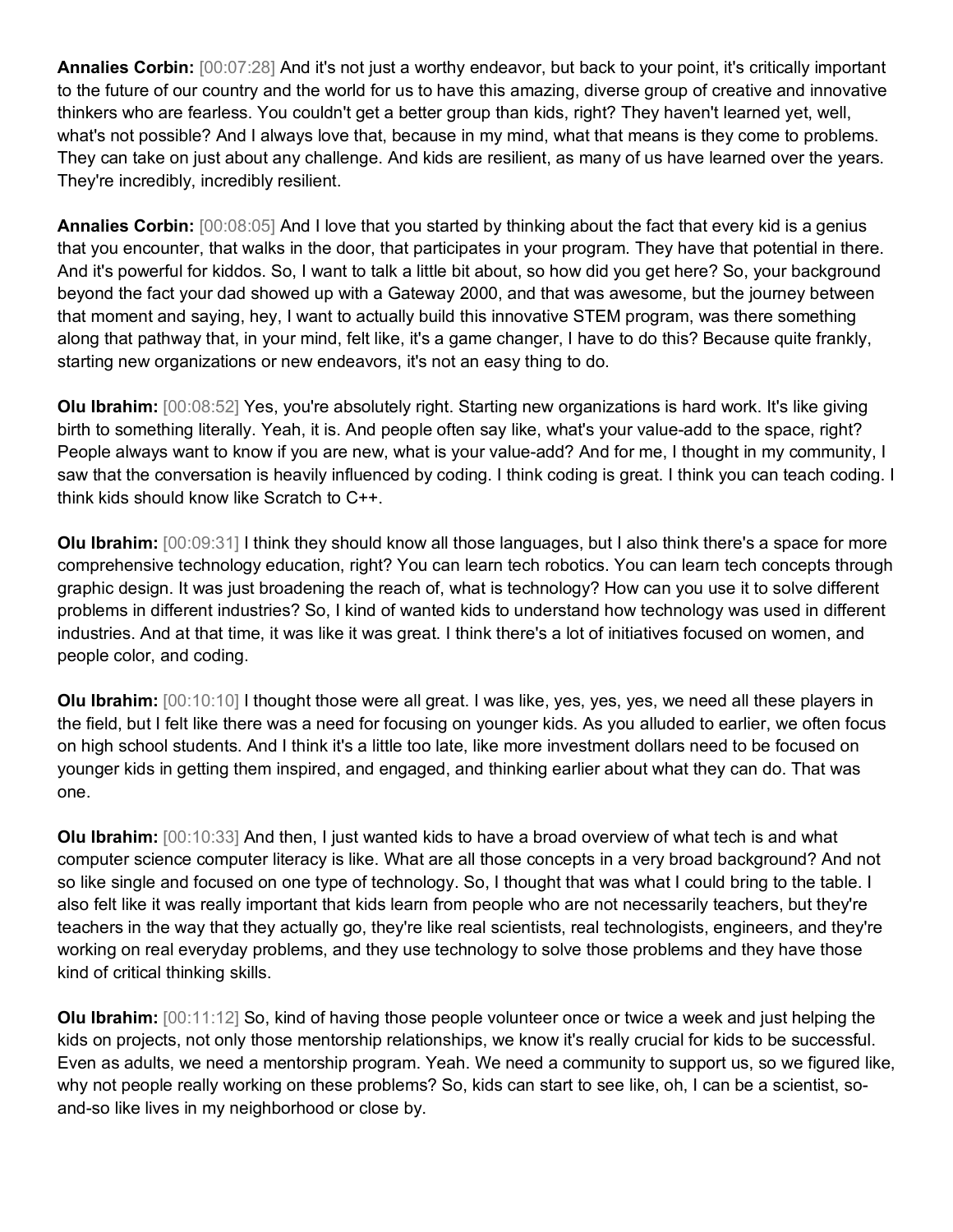**Olu Ibrahim:** [00:11:41] Oh, my goodness, we have so much in common, we have similar racial, ethnic backgrounds, similar stories in general. Oh, my goodness. He loves the Red Sox. I love the—those are the kind of experiences that we know helps kids gravitate towards. At least especially in STEM, it's very important that the kids see real scientists, and technologists, and all engineers to kind of make it real, to connect the dots of like, this is how I got from A to B. And so, the kids like, oh, this is more real.

**Olu Ibrahim:** [00:12:16] So, I think it was a confluence of a lot of factors, just of organization focused on young kids kind of making the push for some proper college to say, your investment into us will create more kids more interested in STEM earlier, which is what we need for the pipeline, too, and that we are thinking about all aspects of education, which we know is really important, which is really good teaching and led by really good teachers because we know teacher quality matters.

**Olu Ibrahim:** [00:12:49] We also know that kids need to learn from people who are not "teachers", but people in the field. We also know the kids need to like see it, see tech in action, so the field trips are really crucial to that. And we also know that kids need to play. I mean, I'm an adult and I like to play. Like I mean, it's even more crucial for kids to play and school doesn't always afford that, right? A structured school. And there's a place for school.

**Olu Ibrahim:** [00:13:17] There's a reason why school is the way it is, but we also provide structure, but there's also like this structure that are being unstructured, where they're like, oh, this is why I got this wrong, I fixed it, and so and so helped me understand why the robot wasn't working, for example or, oh, I coded this frog, oh, that's why it was like brown instead of blue when it showed up on the screen. Like there's no penalty, there's more like learning, growing in a supportive environment. So, I know it was a little long-winded, but just to say that there were a lot of things going on that we could be a value-add, and those are some of the areas that were a value-add. And so, why not? Why not get started and try?

**Annalies Corbin:** [00:14:01] Well, there's no question that you're incredibly passionate about the work that you do. And the reality is we desperately need people just like you that are out there saying, A, I have a passion myself, but you also come, too, to this problem with this whole set of skills and this recognition around the sort of what and the opportunity value that sort of sits out there at that intersection between education and industry career development, right?

**Annalies Corbin:** [00:14:31] And that's one of the things that I always find really intriguing, because, again, people are often thinking about, we need to utilize that sort of partnership, that relationship opportunity, I guess, if you will, sort of at the collegiate or at the high school level, but they forget, I think often, that younger kids can benefit from those same sort of mentorship opportunities. And certainly, by enriching what happens out of school provides, hopefully, a better context for what happens in school, right?

**Annalies Corbin:** [00:15:02] So, that's one of the things that I sort of love to see. And at the PAST Innovation Lab, we have kids who are coming to summer programs, and it's not uncommon for us, and so much of the work that we do involves the opportunity for kids to play in technology. So, again, so much kindred in terms of what you're doing with Kids In Tech and what we're doing at PAST, what makes it, in my mind, an easy conversation. Because the reality of it is, we let the kids play.

**Annalies Corbin:** [00:15:29] So, maybe we're doing a program on techno fashion. And yes, right, we built that program, for example, because we were trying to find a hook to get more girls, quite frankly, really, really to understand and invest in why tech, really powerful tech. It was going to have meaning in their lives and it could be everything from learning to 3D print shoes to building wearable technology, and everything in between, take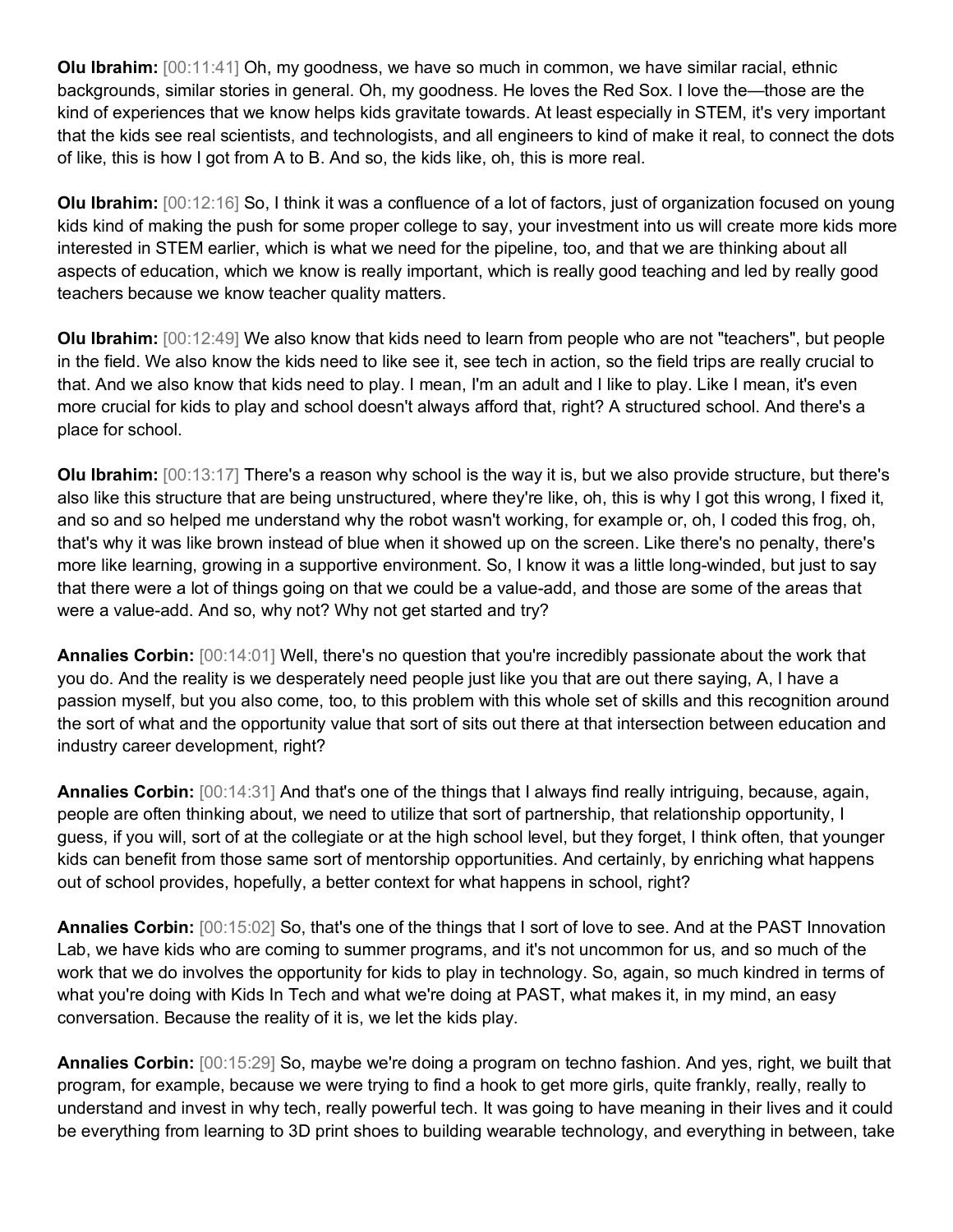your pick because the team that works on developing what the content is for techno fashion, as we call the program.

**Annalies Corbin:** [00:16:03] And it's just kind of all over the place, but the reality of it is, by letting the kids play, they actually come up with the things, the opportunities to use the technology that they're being exposed to or the creative opportunities around what it could be that nobody's teaching them at all in that moment way faster than all of the adults sitting around the room can. And then, when you pair that with industry experts who are actually working on real things, and if the kids have the opportunity to work on that real thing with them, then, oh, my gosh, it's like magic.

**Olu Ibrahim:** [00:16:35] Absolutely. You see it every day, like you just see the light bulbs going off. And even adults are learning from the kids, too.

**Annalies Corbin:** [00:16:42] Oh, yeah, absolutely. When it's being done well, truth be told, the kids are fearless and they're teaching the adults in the moment. The other thing that we often have done with these programs that we have found really, really effective is part of our aim, which is a little bit different than Kids In Tech is that we're really also trying to change the pedagogical practice in the classroom as well, right?

**Annalies Corbin:** [00:17:06] And so, one of the things that we're doing is we have been immersing our teachers in training, whether they're new teachers or veteran teachers, but who are wanting to learn how to do applied STEM instruction as the everyday in the classroom instead of the every now and then if you're lucky in the classroom, right? So, no matter what kind of teacher you are, an English teacher, elementary teacher, a middle school teacher, a science teacher, math teacher, it makes no difference to us.

**Annalies Corbin:** [00:17:34] We believe that every classroom could have its baseline, I guess if you will, steeped in STEM pedagogical instruction, but that is a really, really tough thing if you weren't taught that way as a kid nor you trained that way to become a teacher, and then you're launched into a classroom in a very traditional setting that doesn't necessarily support that. So, how do you help folks make the leap? And we learned years ago, well, the kids can help the adults get there if you showed them all the way.

**Annalies Corbin:** [00:18:06] And so, we immerse our adults in some of our student STEM programs as students with the kids, right? And then, we pull them out, and do PD, and all that other sort of stuff. But the thing that I love about it, the thing that I see is, suddenly, when you take the artificial barrier away that says, the adults have to always lead and have all the knowledge, possess all of it, soon as you let that go, what we find is the kids are happy to lead others down, especially when they're so excited about what it is that they're learning. And I'm sure you see that, too, in your own programming.

**Olu Ibrahim:** [00:18:46] Yeah, absolutely, right? Everybody's a teacher and a student at the same time. That's where the best kind of magic happens. Yeah, I'm just happy to hear that there are other similar organizations to us, doing things, having like a similar approach to really integrating STEM into every day.

**Annalies Corbin:** [00:19:06] It's so foundational, right? It's funny to me. I mean, for those of us who've lived it, like you for, I suspect a million years, our career, it's really difficult for us to sort of separate out and say, okay, now, I'm not going to stop doing STEM and I'm going to go do something else.

**Olu Ibrahim:** [00:19:22] Yeah.

**Annalies Corbin:** [00:19:22] Because for us, STEM is literally foundation. It is the building block. On top of which, everything else exists, right? And I can change it. I can make it look and feel like whatever community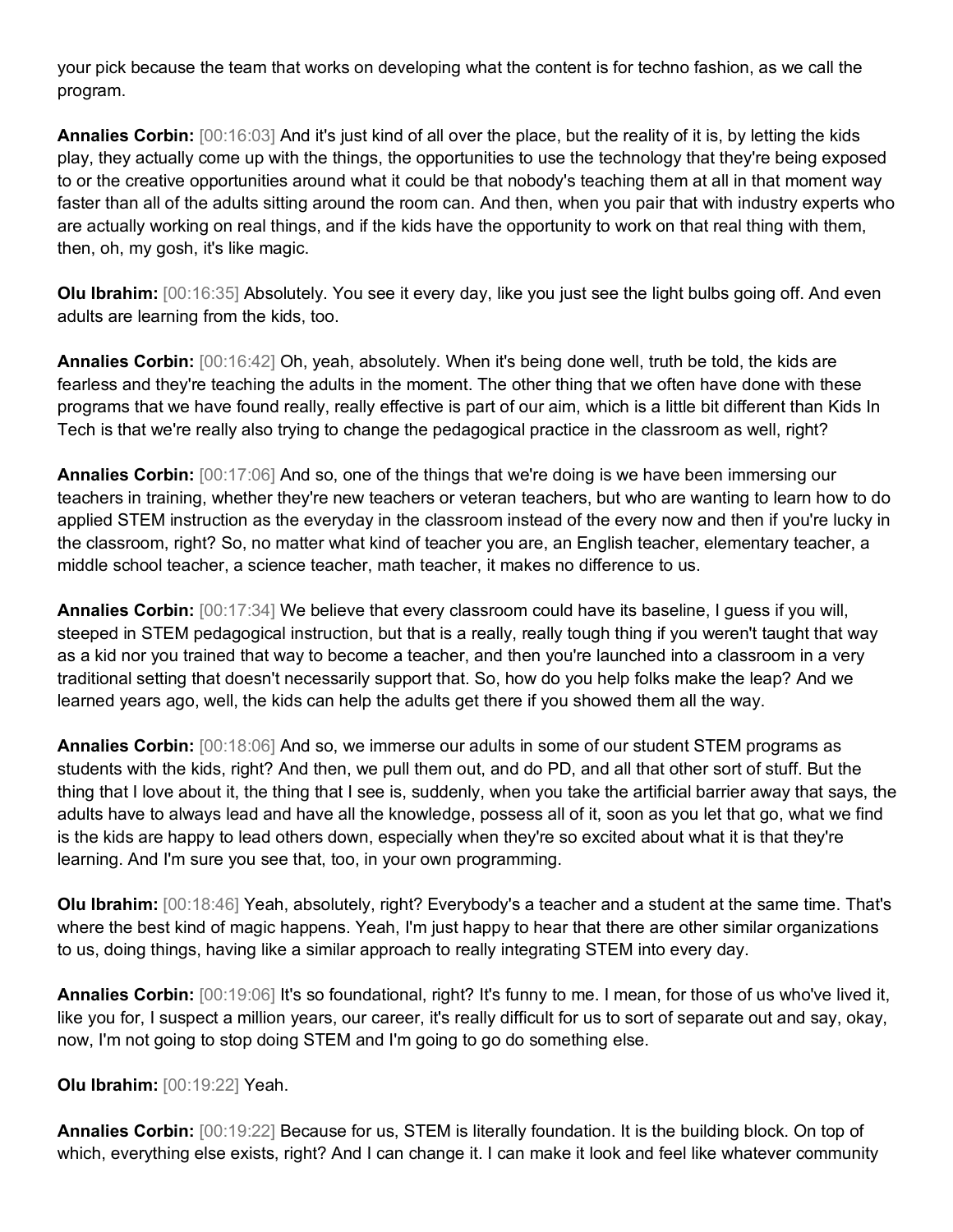it's all happening in. I could change the aesthetics of it. I can weave the art and the story of my community. And I can grab whatever my local community culture is. And I can weave that through it. But the reality is, it's the foundation through which great things are possible.

**Olu Ibrahim:** [00:19:52] Absolutely. It's STEM or STEAM, as some people would like to argue, it seems.

**Annalies Corbin:** [00:19:59] I've been keeping the acronym for years.

**Olu Ibrahim:** [00:20:02] I know there's a bandwidth there, but people go back and forth. I'll say, it's all inclusive, like absolutely. Absolutely. We need builders and creators of technology. And we create the world that we live in, right? So, yeah, absolutely. So, we need people to think, what does the future look like and how do we create the world that we want to live, work, and play in? Yeah, looking down my window right now.

**Olu Ibrahim:** [00:20:25] I mean, it's the middle of the afternoon, I still see the night post and somebody had to engineer that specific shade and electricity that goes through it. There's an electric grid somewhere that says, sometime after dark, you got to turn it on, so people could see. Like it's everywhere like you said. It's everywhere. Even we're talking through a computer right now, the engineering behind the computer, the aesthetics, the colors used on the computer, yeah, it's everywhere. It's everywhere.

**Annalies Corbin:** [00:21:01] And it's not going away anytime soon, right? And the reality is, for younger kids, they have been so immersed in this world. Lots of folks talk about digital natives and I actually think you have to take it one step further than that, right? I don't think that quite gets at the true essence of an entire generation of kiddos who, they've never known the world without an iPhone or that personal mobile device, right?

**Annalies Corbin:** [00:21:28] And because they've never experienced a world without that, they process very, very differently. There is not just the socioeconomic or the sociocultural implications of it, but there's physiological, there's fabulous research about how the brains of the kiddos today are very different in some respect from the brains of kids of the past, right? And part of it is the way they process information. And so, they're physiologically developing slightly differently.

**Annalies Corbin:** [00:21:56] It's minute. It's hard to trace and understand, but the reality is just step back, and look, and watch these kiddos, you can tell something's very, very different. And part of it is that they are not afraid of data. They may not know what to do with it yet and that's where the work that we're all doing collectively helps them to be able to figure that out. There are great data programs, camps, and whatnot that feed into all of the technology for kiddos, but they are not afraid of it.

**Olu Ibrahim:** [00:22:20] No, they're not. They're absolutely not. They're not afraid of a lot of things that's good. And so, I think that there's no limitation to their creativity, which is awesome. I think often, at least for my generation, the millennials, the older millennials because there are younger millennials, or the older millennial crowd, I think our generation was like, our parents were very like, you have to achieve teaching.

**Olu Ibrahim:** [00:22:52] These are the steps to get to where you are and there was kind of like a set pattern you must follow to get to X. Whereas now, I think kids understand and know that I can get to anywhere. As long as I have the information, I have to follow the rules first, but I can create my own rules, use the information to get to X, like I know where the destination is, and so I can get—yeah. Yeah. I see that all the time with the kids. Yeah. You're absolutely right about that, even a lot, very creative, not afraid, the sky is truly the limit. Yeah.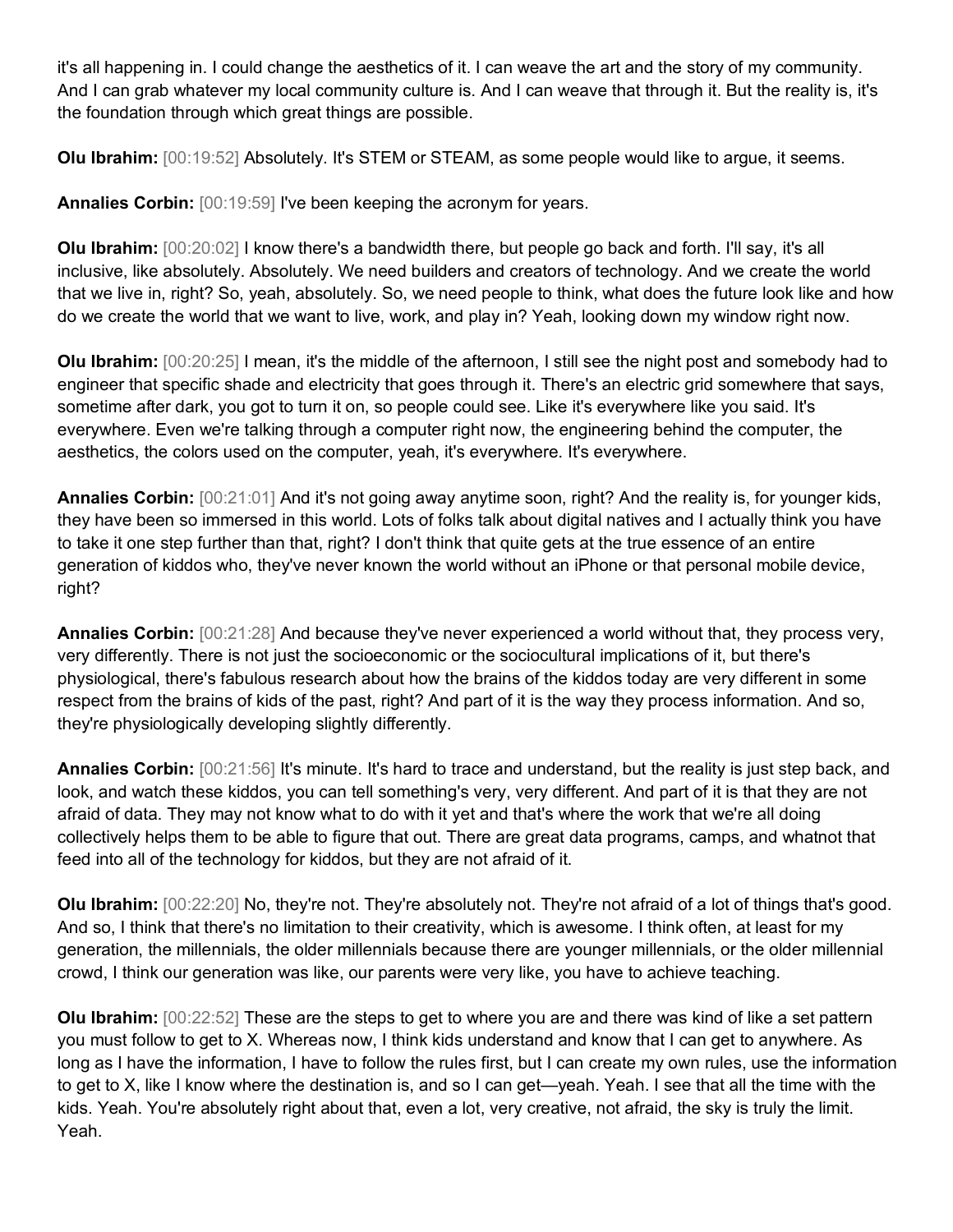**Annalies Corbin:** [00:23:30] Which is a wonderful thing because there's so much that they'll be able to do with that. But I do want to spend a few minutes talking about the things that you perceive or you see on a regular basis that are the biggest barriers. So, let's think about the fact that within five years, because the rate and pace of technological change right now is just so incredibly rapid, and I suspect we're going to see technology and use of technology amped up even more after we all find our way outside of a global pandemic, right?

**Annalies Corbin:** [00:24:03] Technology is playing a really, really key role in all of our lives right now in ways that we probably—those living in technology probably understood, but it made me focus in day-to-day, maybe just didn't really quite understand what a role it was going to play. And so, I'm really curious where you see the current barriers and the barriers in the near future that you're going to have to collectively—I use the giant we hear as it relates to providing students with opportunity and experience, where do you see some of the biggest constraints that we really, really have to wrestle with sort of urgently to be able to move STEM programming and access to more students further, faster?

**Olu Ibrahim:** [00:24:50] Yeah, that's a great question. Oh, my goodness. That's an awesome question.

**Annalies Corbin:** [00:24:54] It's kind of a loaded one, I know, but still.

**Olu Ibrahim:** [00:24:56] Yeah, a very loaded one, but it is a question we should be contemplating right now, actually. So, it's very relevant. I would say a couple of things. There are still kids who don't have access to reliable internet. That problem needs to be solved with the providers and with the government. Like we need people to understand, have access to the internet and have access to computers. I also really think we probably need school fundamentally changed, how it's—I think still, kids, there's something about interacting with people and I think that's very important percent.

**Olu Ibrahim:** [00:25:37] But I do think that COVID has kind of shown that kids can learn in and outside of school, and they can learn through a computer, too, now. And so, how will the school change? How will school be re-imagined during the school day? And how will after-school providers continue to complement what's happening in school and vice versa? So, I do think that there is a great opportunity right now, actually, for nonprofits like ourselves, school districts, and government state officials to really think about the infrastructure behind technology and investments behind that.

**Olu Ibrahim:** [00:26:17] How does the government do it? How do everyday people support nonprofits or foundations? How do we support like all the key players or ourselves to make sure that we have the digital infrastructure we need so the kids can learn, not get left behind? I think it will be really interesting to see. Kids will probably start—we're probably going to have like apps or things on your phone that kids can learn from their phone. And so, I do think the classroom is going to change in the futuristic world. It may not be futuristic as we think, it may be right around the corner. Those are my thoughts around it. I'm kind of curious about your thoughts, actually, but those are like my initial thoughts about it. Like these are big, structural, systematic things that need to happen, so I do think-

**Annalies Corbin:** [00:27:06] They are, yeah. Yeah, I do, I agree with you. I mean, we definitely see the same thing. Almost everybody that I talk to or work with both in the US center and around the globe, I hear this over and over again, that one of the things that, of course, that global pandemic has done is, on some respects, it has increased the divide between the haves and the have nots, however you want to define that, right? And broadband access is one of the big key pieces, right?

**Annalies Corbin:** [00:27:37] If we don't have enough technology and we can't deploy it fast enough, appropriately enough, with enough bandwidth to truly do what needs to happen, then the reality is, we've got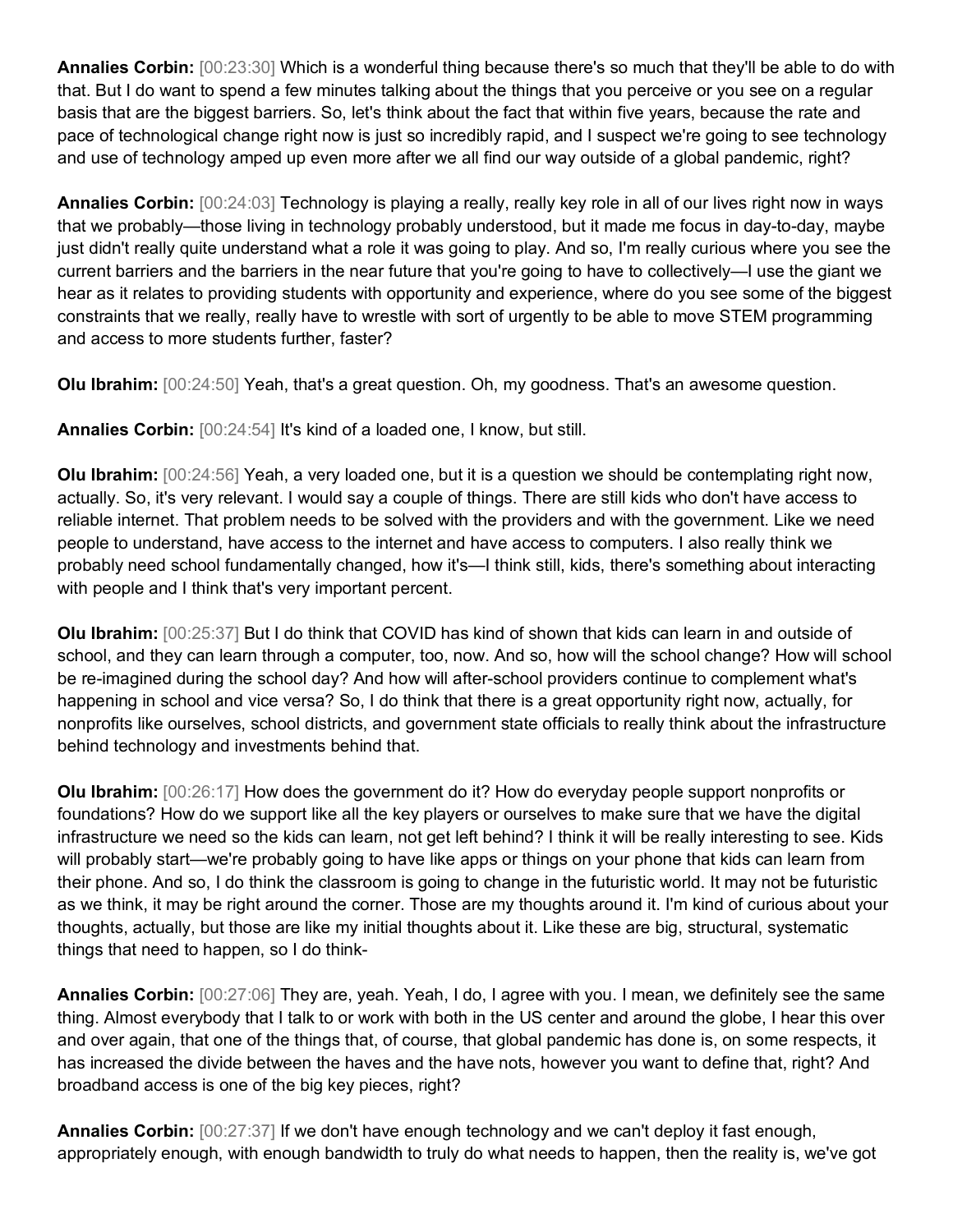kids out there who are not able to switch to virtual learning because the technology doesn't make it possible. It's either not there. The schools don't have the devices to be able to hand out to kids. And even if they did, the kids may not have internet at home or access to it, even close to their homes.

**Annalies Corbin:** [00:28:11] And so, you have all of those components. And so, I do think that without question, that is one of the things that we cannot leave this experience without a very comprehensive and funded plan to change that paradigm forever, right? Because at the end of the day, access to knowledge and information is power. It is, so I would agree with you that that's one of those barriers that I think that we have to figure out how to fully overcome.

**Annalies Corbin:** [00:28:41] I think that one of the other ones that's really interesting and intriguing to me is, like you, I feel very, very strongly, and I've been saying this for years, and so folks who know me, this is no surprise, I've been talking about the fact that we have to re-imagine the schoolhouse. It's no longer working because it's not relevant to the world we live in today. It's not that it's bad, it's a system, right? And it's an engineered system.

**Annalies Corbin:** [00:29:12] And as designed and developed a hundred or so years ago, it was doing exactly what it needed to do, but we've not truly innovated the system in a very, very long time. What we've done is we keep trying to tweak it and we keep trying to fix it or modify it, but reality is that that artificially-engineered system can only be modified so many times before it has to be completely re-engineered. And I think that what I have seen over the years is we keep coming up with these new initiatives.

**Annalies Corbin:** [00:29:45] We throw a lot of resources, government dollars towards them, and then we forget that what happens then is we patch a hole or a leaky pipeline for those who love to talk about STEM and the leaky pipeline to get us there. Those are band aids. They're not long-term, structural fixes or redesigns, and so until we do that and we truly, truly think about, what does it mean to be a learner in the modern world? And what is teaching and learning supposed to look and feel like until we sort of get at the sort of core of some of those pieces, I think, that we're going to struggle?

**Annalies Corbin:** [00:30:20] But I do think there's an intriguing opportunity that actually ties back to the work that you and I both do. And because I believe very strongly that formalized education can learn a tremendous amount about engaging students, teaching and learning, from the informals, right? Think about what you do in that after-school environment, think about what happens further, Kids In Tech clubs that you deploy in and around your community. Those kids are learning and engaging with you in very, very different ways, and they often do in a traditional classroom.

**Olu Ibrahim:** [00:30:55] Right. But there's space for that and I think policy—as you know, you're an educator, too, so you know policy just takes what kids learn from in minutes per day and policy also dictates gym and other electives. That idea, I mean, I'm going to remain hopeful that parents, and kids themselves, and policymakers, they all have hopefully their space that everybody has to say, just re-imagine what the school day looks like and how do kids also feel supported?

**Olu Ibrahim:** [00:31:27] Because I know for some of our kids, we had to deploy technology because they just didn't have access, right? I mean, some of the language barriers are too silly. Some of our volunteers, and staff members, and myself were like, try to speak to kids as best as we do, like it's standard, or fragile, or whatever, like as much as you do to kind of make sure. But kids are very resilient because a lot of the kids, we're helping them translate with their parents, too, on the job. But like I guess back to your point, yeah, there is an opportunity, and hopefully, people grab the opportunity, really include all stakeholders in play, and say, hey, like how do kids learn?